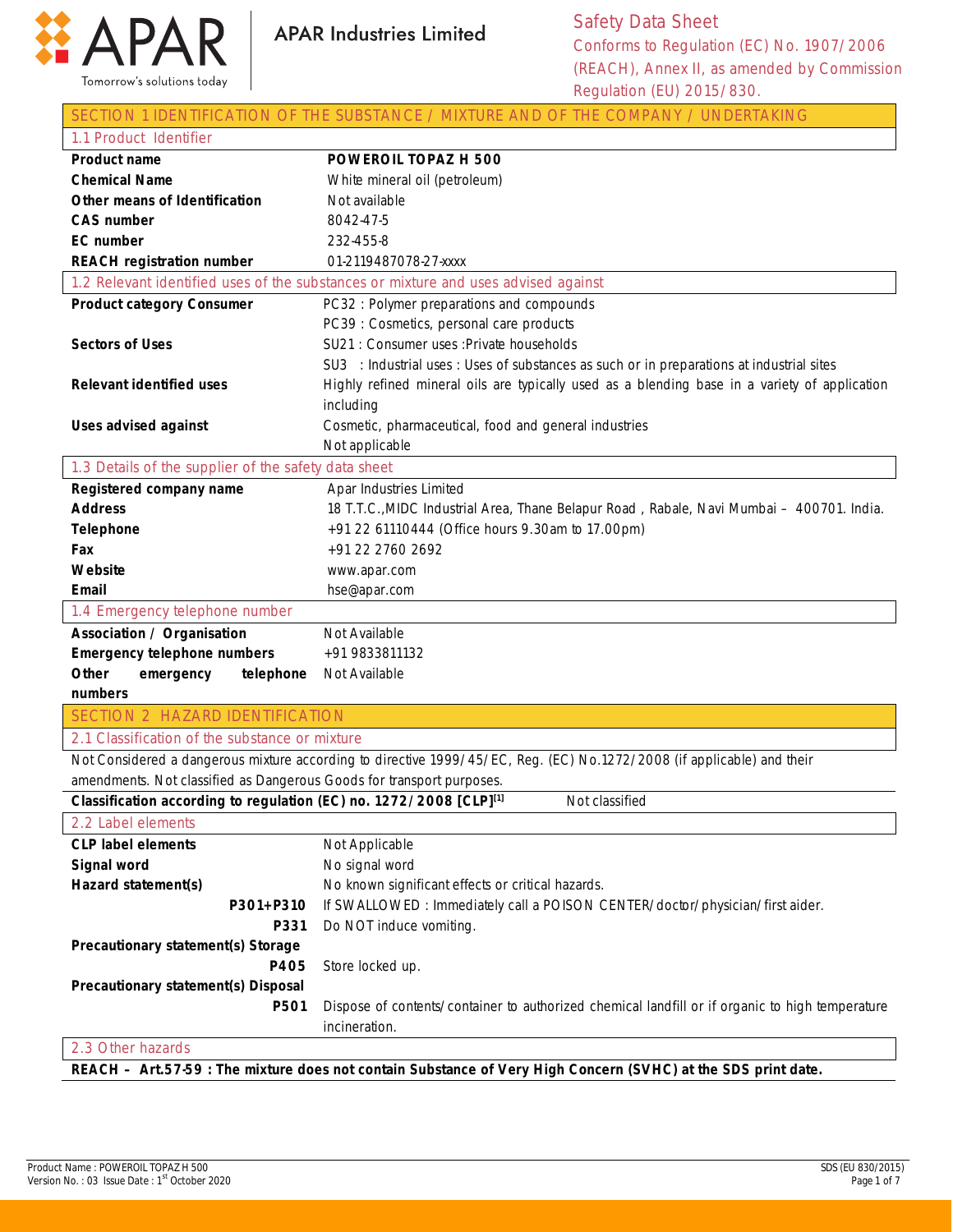

Safety Data Sheet Conforms to Regulation (EC) No. 1907/2006 (REACH), Annex II, as amended by Commission Regulation (EU) 2015/830.

| SECTION 3 COMPOSITION / INFORMATION ON INGREDIENTS                                 |                                                                                               |                                                                                             |                                                                                                 |
|------------------------------------------------------------------------------------|-----------------------------------------------------------------------------------------------|---------------------------------------------------------------------------------------------|-------------------------------------------------------------------------------------------------|
| 3.1 Substances                                                                     |                                                                                               |                                                                                             |                                                                                                 |
| 1. CAS No.                                                                         | % (Weight)                                                                                    | <b>Name</b>                                                                                 | <b>Classification according to</b>                                                              |
| 2. EC No.                                                                          |                                                                                               |                                                                                             | regulation (EC)                                                                                 |
| 3. Index No.                                                                       |                                                                                               |                                                                                             | No.1272/2008(CLP)                                                                               |
| 4. REACH No.                                                                       |                                                                                               |                                                                                             |                                                                                                 |
| 1.8042-47-5                                                                        | 100                                                                                           | White Mineral Oil (petroleum)                                                               | Not classified                                                                                  |
| 2.232-455-8                                                                        |                                                                                               |                                                                                             |                                                                                                 |
| 3. Not Available                                                                   |                                                                                               |                                                                                             |                                                                                                 |
| 4.01-2119487078-27-xxxx                                                            |                                                                                               |                                                                                             |                                                                                                 |
| <b>SECTION 4 FIRST AID MEASURES</b>                                                |                                                                                               |                                                                                             |                                                                                                 |
| 4.1 Description of first aid measures                                              |                                                                                               |                                                                                             |                                                                                                 |
| <b>Eye Contact</b>                                                                 | If this product comes in contact with eyes :                                                  |                                                                                             |                                                                                                 |
|                                                                                    | $\triangleright$ Wash out immediately with water                                              |                                                                                             |                                                                                                 |
|                                                                                    |                                                                                               | $\triangleright$ If irritation continues, seek medical attention.                           |                                                                                                 |
|                                                                                    |                                                                                               |                                                                                             | ≻ Removal of contact lenses after an eye injury should only be undertaken by skilled personnel. |
| <b>Skin Contact</b>                                                                | If skin or hair contact occurs:                                                               |                                                                                             |                                                                                                 |
|                                                                                    |                                                                                               | > Flush skin and hair with running water (and soap if available).                           |                                                                                                 |
|                                                                                    |                                                                                               | > Seek medical attention in event of irritation.                                            |                                                                                                 |
| Inhalation                                                                         |                                                                                               |                                                                                             | > If fumes, aerosol or combustion products are inhaled remove from contaminated area. Other     |
|                                                                                    | measures are usually unnecessary.                                                             |                                                                                             |                                                                                                 |
|                                                                                    | $\triangleright$ Immediately give a glass of water.                                           |                                                                                             |                                                                                                 |
| Ingestion                                                                          | > First aid is not generally required. If in doubt, contact a Poisons Information Centre or a |                                                                                             |                                                                                                 |
|                                                                                    | doctor.                                                                                       |                                                                                             |                                                                                                 |
| 4.2 Most important symptoms and effects, both acute and delayed                    |                                                                                               |                                                                                             |                                                                                                 |
| See section 11                                                                     |                                                                                               |                                                                                             |                                                                                                 |
| 4.3 Indication of any immediate medical attention and special treatment needed     |                                                                                               |                                                                                             |                                                                                                 |
| Treat symptomatically.                                                             |                                                                                               |                                                                                             |                                                                                                 |
| <b>SECTION 5 FIRE FIGHTING MEASURES</b>                                            |                                                                                               |                                                                                             |                                                                                                 |
| 5.1 Extinguishing media                                                            |                                                                                               |                                                                                             |                                                                                                 |
| > Dry chemicals Powder.                                                            |                                                                                               |                                                                                             |                                                                                                 |
| $\triangleright$ Foam.                                                             |                                                                                               |                                                                                             |                                                                                                 |
| >BCF (Where regulations permit).                                                   |                                                                                               |                                                                                             |                                                                                                 |
| $\triangleright$ Carbon dioxide (CO2).                                             |                                                                                               |                                                                                             |                                                                                                 |
| $\triangleright$ Water spray or fog.                                               |                                                                                               |                                                                                             |                                                                                                 |
| 5.2 Special hazards arising from the substrate or mixture                          |                                                                                               |                                                                                             |                                                                                                 |
| Fire incompatibility                                                               |                                                                                               | > Avoid contamination with oxidizing agents i.e. nitrates, oxidizing acids, chlorine acids, |                                                                                                 |
|                                                                                    |                                                                                               | chlorine bleaches, pool chlorine etc. as ignition may results.                              |                                                                                                 |
| 5.3 Advice for firefighters                                                        |                                                                                               |                                                                                             |                                                                                                 |
| Fire fighting<br>> Alert Fire Brigade and tell them location and nature of hazard. |                                                                                               |                                                                                             |                                                                                                 |
| $\triangleright$ Wear full body protective clothing with breathing apparatus.      |                                                                                               |                                                                                             |                                                                                                 |
| <b>SECTION 6 ACCIDENTAL RELEASE MEASURES</b>                                       |                                                                                               |                                                                                             |                                                                                                 |
| 6.1 Personal precautions, protective equipment and emergency procedures            |                                                                                               |                                                                                             |                                                                                                 |
| See section 8                                                                      |                                                                                               |                                                                                             |                                                                                                 |
| 6.2 Environmental precautions                                                      |                                                                                               |                                                                                             |                                                                                                 |
| See section 12                                                                     |                                                                                               |                                                                                             |                                                                                                 |

See section 12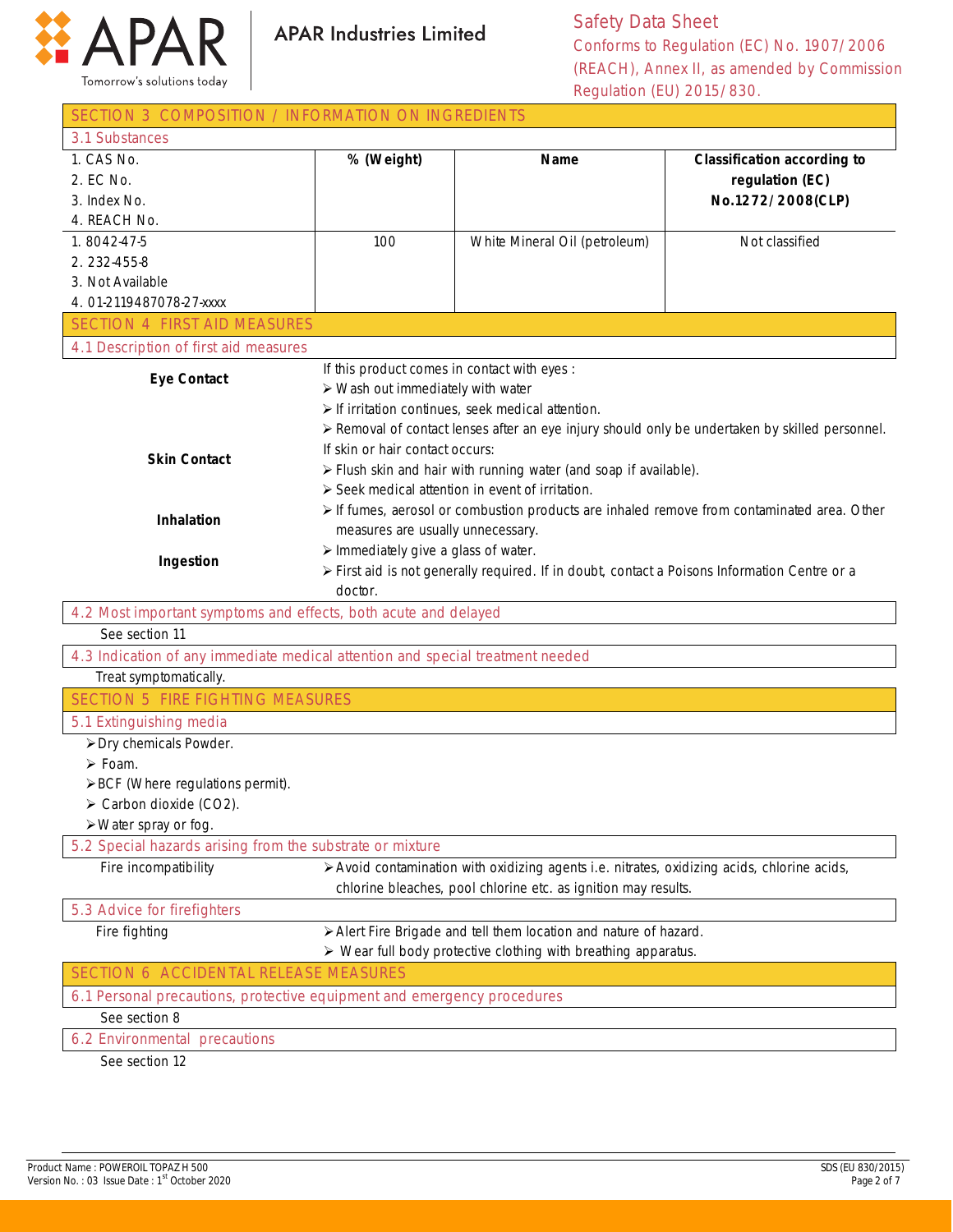

Safety Data Sheet Conforms to Regulation (EC) No. 1907/2006 (REACH), Annex II, as amended by Commission Regulation (EU) 2015/830. ٦

| 6.3 Methods and material for containment and cleaning up                    |                                                                                          |                                                                                         |  |  |
|-----------------------------------------------------------------------------|------------------------------------------------------------------------------------------|-----------------------------------------------------------------------------------------|--|--|
|                                                                             |                                                                                          | $\triangleright$ Remove all ignitions sources.                                          |  |  |
|                                                                             |                                                                                          | $\triangleright$ Clean up all spills immediately.                                       |  |  |
| <b>Minor spills</b>                                                         |                                                                                          | > Avoid breathing vapours and contact with skin and eyes.                               |  |  |
|                                                                             |                                                                                          | > Contain and absorb spill with sand, earth, inert material or vermiculite.             |  |  |
|                                                                             | $\triangleright$ Wipe up.                                                                |                                                                                         |  |  |
|                                                                             |                                                                                          | > Place in a suitable, labelled container for waste disposal.                           |  |  |
| 6.4 Reference to other sections                                             |                                                                                          |                                                                                         |  |  |
| Personal protective Equipment advice is contained in Section 8 of this SDS. |                                                                                          |                                                                                         |  |  |
| <b>SECTION 7 HANDLING AND STORAGE</b>                                       |                                                                                          |                                                                                         |  |  |
| 7.1 Precautions for safe handling                                           |                                                                                          |                                                                                         |  |  |
|                                                                             |                                                                                          | > Avoid all personal contact, including inhalation.                                     |  |  |
|                                                                             |                                                                                          | > Wear protective clothing when risk of exposure occurs.                                |  |  |
|                                                                             |                                                                                          | > Use in a well-ventilated area.                                                        |  |  |
|                                                                             |                                                                                          | > Prevent concentration in hollows and sumps.                                           |  |  |
|                                                                             |                                                                                          | > DO NOT enter confined spaces until atmosphere has been checked.                       |  |  |
|                                                                             |                                                                                          | > Avoid smoking, naked lights or ignition sources.                                      |  |  |
|                                                                             |                                                                                          | > Avoid contact with incompatible materials. When handling, DO NOT eat, drink or smoke. |  |  |
| <b>Safe Handling</b>                                                        |                                                                                          | > Keep containers securely sealed when not in use. Avoid physical damage to containers. |  |  |
|                                                                             | > Always wash hands with soap and water after handling.                                  |                                                                                         |  |  |
|                                                                             | > Work clothes should be laundered separately.                                           |                                                                                         |  |  |
|                                                                             | > Use good occupational work practice.                                                   |                                                                                         |  |  |
|                                                                             | > Observe manufacturer's storage and handling recommendations contained within this SDS. |                                                                                         |  |  |
|                                                                             | Atmosphere should be regularly checked against established exposure standards to ensure  |                                                                                         |  |  |
|                                                                             |                                                                                          | safe working conditions.                                                                |  |  |
| Fire and explosion protection                                               | See section 5                                                                            |                                                                                         |  |  |
| 7.2 Conditions for safe storage, including any in compatibilities           |                                                                                          |                                                                                         |  |  |
| Suitable container                                                          | > Metal can or drum                                                                      |                                                                                         |  |  |
|                                                                             |                                                                                          | > Packaging as recommended by manufacturer.                                             |  |  |
|                                                                             |                                                                                          | > Check all containers are clearly labeled and free from leaks.                         |  |  |
| Storage incompatibility                                                     |                                                                                          | Avoid reaction with oxidizing agents.                                                   |  |  |
| 7.3 Specific end use(s)                                                     | Section 1.2                                                                              |                                                                                         |  |  |
| SECTION 8 EXPOSURE CONTROLS / PERSONAL PROTECTION                           |                                                                                          |                                                                                         |  |  |
| 8.1 Control parameters                                                      |                                                                                          |                                                                                         |  |  |
| DERIVED NO EFFECT LEVEL (DNEL)                                              |                                                                                          | Not available                                                                           |  |  |
| PREDICTED NO EFFECT LEVEL (PNEL)<br>Not available                           |                                                                                          |                                                                                         |  |  |
| <b>OCCUPATIONAL EXPOSURE LIMITS (OEL)</b>                                   |                                                                                          | Not available                                                                           |  |  |
| Ingredient name                                                             |                                                                                          | <b>Exposure limits</b>                                                                  |  |  |
| White mineral oil (petroleum)                                               |                                                                                          | ACGIH TLV (United States, 6/2013).                                                      |  |  |
|                                                                             |                                                                                          | TWA: 5 mg/m <sup>3</sup> 8 hours. Form: Inhalable fraction                              |  |  |
|                                                                             |                                                                                          | OSHA PEL (United States, 2/2013).                                                       |  |  |
|                                                                             |                                                                                          | TWA: 5 mg/m <sup>3</sup> 8 hours.                                                       |  |  |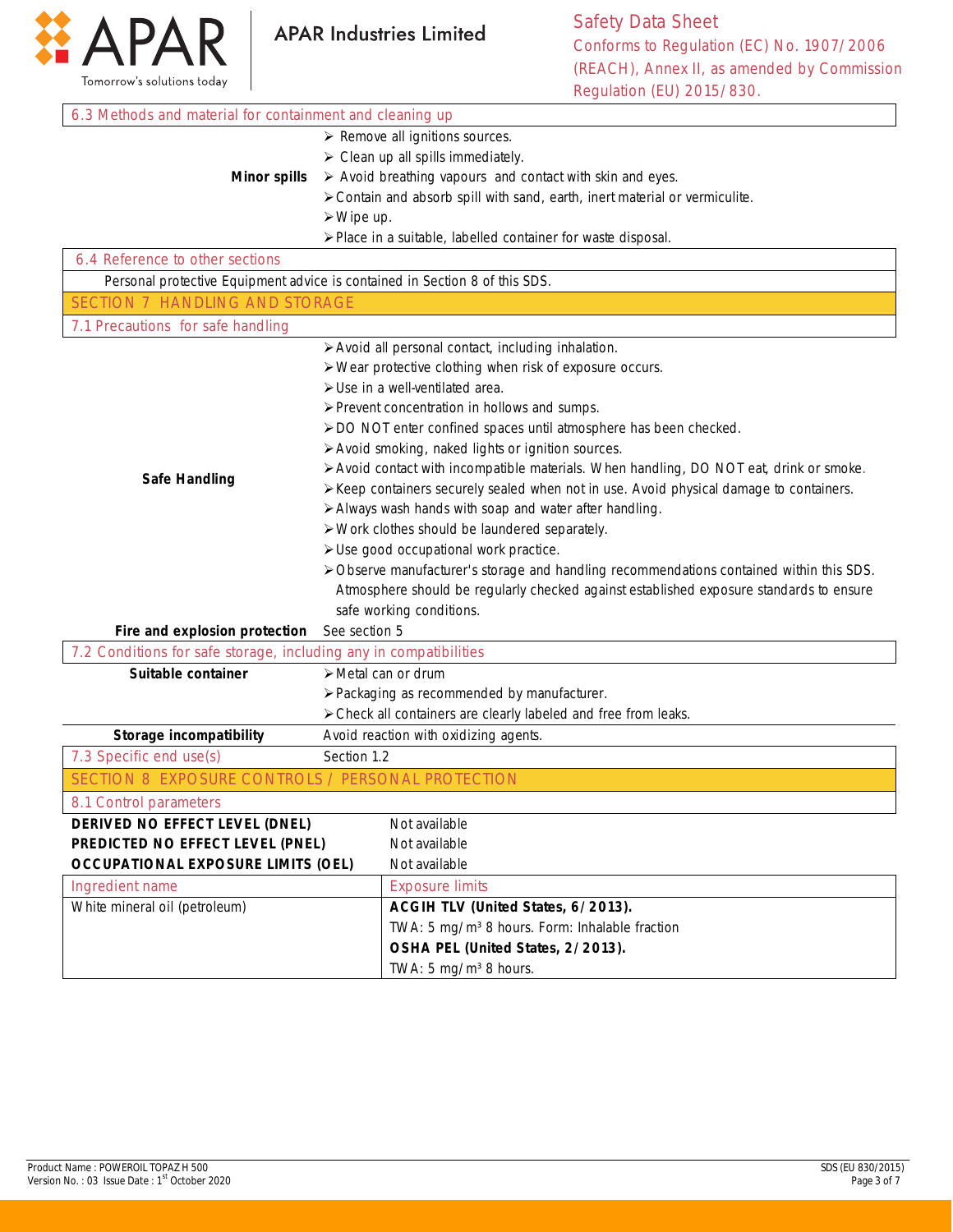

#### 8.2 Exposure controls

8.2.1 Appropriate engineering controls

### 8.2.2 Personal protection

| Eye and face protection | $\triangleright$ Safety glasses with side shields                |
|-------------------------|------------------------------------------------------------------|
|                         | $\triangleright$ Chemical goggles.                               |
| <b>Skin protection</b>  | See Hand protection below                                        |
| Hands/feet protection   | Wear general protective gloves, e.g. light weight rubber gloves. |
| <b>Body protection</b>  | See Other protection below                                       |
| Other protection        | No special equipment needed when handling small quantities.      |
|                         | <b>OTHERWISE:</b>                                                |
|                         | Overalls.                                                        |
|                         | Barrier cream.                                                   |
|                         | Eyewash unit.                                                    |
| <b>Thermal hazards</b>  | Not Available                                                    |

#### **Respiratory protection**

Type A-P Filter of sufficient capacity. (AS/NZS 1716 & 1715, EN 143:2000 & 149:2001, ANSI Z88 or national equivalent)

8.2.3. Environmental exposure controls See section 12 SECTION 9 PHYSICAL AND CHEMICAL PROPERTIES

9.1 Information on basic physical and chemical properties

#### **Appearance**

| Appcal alluc                         |                                                                        |
|--------------------------------------|------------------------------------------------------------------------|
| <b>Physical state</b>                | Liquid                                                                 |
| Color                                | Colourless                                                             |
| Form                                 | Liquid                                                                 |
| Odor                                 | Odorless                                                               |
| <b>Odour threshold</b>               | Not applicable                                                         |
| рH                                   | Not applicable                                                         |
| Melting point/Pour point             | < $-9^{\circ}$ C (ASTM D-97)                                           |
| <b>Flash point</b>                   | Closed cup: $> 220^{\circ}$ C                                          |
| <b>Evaporation rate</b>              | $<$ 1 (n-butyl acetate = 1)                                            |
| Flammability (solid, gas)            | Not applicable                                                         |
| Flammability limits in air,          | No Data                                                                |
| lower, % by volume                   |                                                                        |
| Flammability limits in air,          | No Data                                                                |
| upper, % by volume                   |                                                                        |
| Vapour pressure                      | <0.013 kPa (<0.1 mm Hg) [room temperature]                             |
| Vapour density                       | $>1$ [Air = 1]                                                         |
| <b>Density</b>                       | 0.845 to 0.880 at 25°C                                                 |
| Solubility(ies)                      |                                                                        |
| Solubility (water)                   | Insoluble                                                              |
| <b>Partition coefficient</b>         |                                                                        |
| (n-octanol/water)                    | >6                                                                     |
| <b>Decomposition temperature</b>     | No Data                                                                |
| Auto-ignition temperature            | $>330^{\circ}$ C                                                       |
| Viscosity, Kinematic at 40°C (104°F) | 0.90 cm <sup>2</sup> /s to 1.10 cm <sup>2</sup> /s (90.0 to 110.0 cSt) |
| <b>Explosive properties</b>          | No Data                                                                |
| <b>Oxidising properties</b>          | No Data                                                                |
| DMSO extractible compound            | Nil                                                                    |
| according to IP-346                  |                                                                        |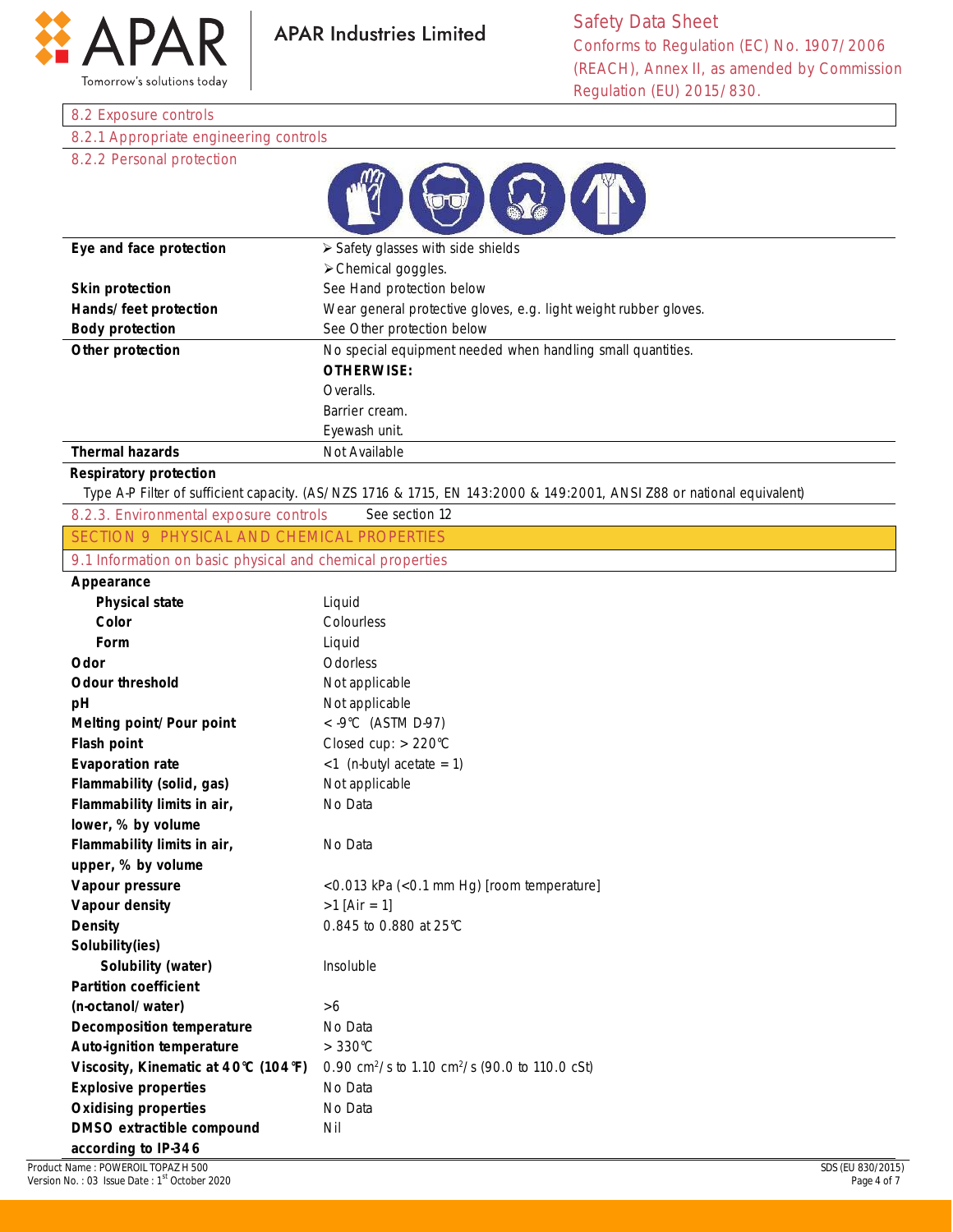

Safety Data Sheet Conforms to Regulation (EC) No. 1907/2006 (REACH), Annex II, as amended by Commission Regulation (EU) 2015/830.

| 9.2 Other Information                | Not Available                                                                            |
|--------------------------------------|------------------------------------------------------------------------------------------|
| SECTION 10 STABILITY AND REACTIVITY  |                                                                                          |
| 10.1 Reactivity                      | Stable.                                                                                  |
| 10.2 Chemical stability              | Under normal conditions of storage and use, hazardous reactions will not occur.          |
| 10.3 Possibility of hazardous        | Avoid temperatures exceeding the flash point.                                            |
| <b>Reactions</b>                     | No specific data.                                                                        |
| 10.4 Conditions to avoid             | No specific data.                                                                        |
| 10.5 Incompatible materials          | Under normal conditions of storage and use, hazardous decomposition products should      |
| 10.6 Hazardous decomposition         | not be produced.                                                                         |
| products                             |                                                                                          |
| SECTION 11 TOXICOLOGICAL INFORMATION |                                                                                          |
| <b>Routes of exposure</b>            | Inhalation. Ingestion.                                                                   |
| <b>Acute toxicity</b>                | Not classified.                                                                          |
| Skin corrosion/irritation            | Not classified. May be irritating to the skin.                                           |
| Serious eye damage/eye irritation    | Not classified. May cause minor irritation on eye contact.                               |
| <b>Respiratory sensitiser</b>        | Not classified.                                                                          |
| <b>Skin sensitisation</b>            | Not classified.                                                                          |
| <b>Mutagenicity</b>                  | No data available to indicate product or any components present at greater than 0.1% are |
|                                      | mutagenic or genotoxic.                                                                  |
| Carcinogenicity                      | No known significant effects or critical hazard                                          |
| <b>Reproductive toxicity</b>         | Contains no ingredient listed as toxic to reproduction.                                  |
| Specific target organ toxicity       | Not classified.                                                                          |
| - single exposure                    |                                                                                          |
| Specific target organ toxicity       | Not classified.                                                                          |
| - repeated exposure                  |                                                                                          |
| Epidemiology                         | No epidemiological data is available for this product.                                   |
| SECTION 12 ECOLOGICAL INFORMATION    |                                                                                          |

#### 12.1 Toxicity

### 12.2 Persistence and degradability

| Ingredient                              | Persistence: Water/Soil               | Persistence: Air                      |  |
|-----------------------------------------|---------------------------------------|---------------------------------------|--|
|                                         | No data available for all ingredients | No data available for all ingredients |  |
| 12.3 Bioaccumulative potential          |                                       |                                       |  |
| Ingredient                              | <b>Bioaccumulation</b>                |                                       |  |
|                                         | No data available for all ingredients |                                       |  |
| 12.4 Mobility in soil                   |                                       |                                       |  |
| Ingredient                              | <b>Mobility</b>                       |                                       |  |
|                                         | No data available for all ingredients |                                       |  |
| 12.5 Results of PBT and vPvB assessment |                                       |                                       |  |
|                                         |                                       |                                       |  |

| Relevant available data              | t available<br>Not | Not available | Not available |
|--------------------------------------|--------------------|---------------|---------------|
| fulfilled?<br><b>PBT</b><br>Criteria | Not available      | Not available | Not available |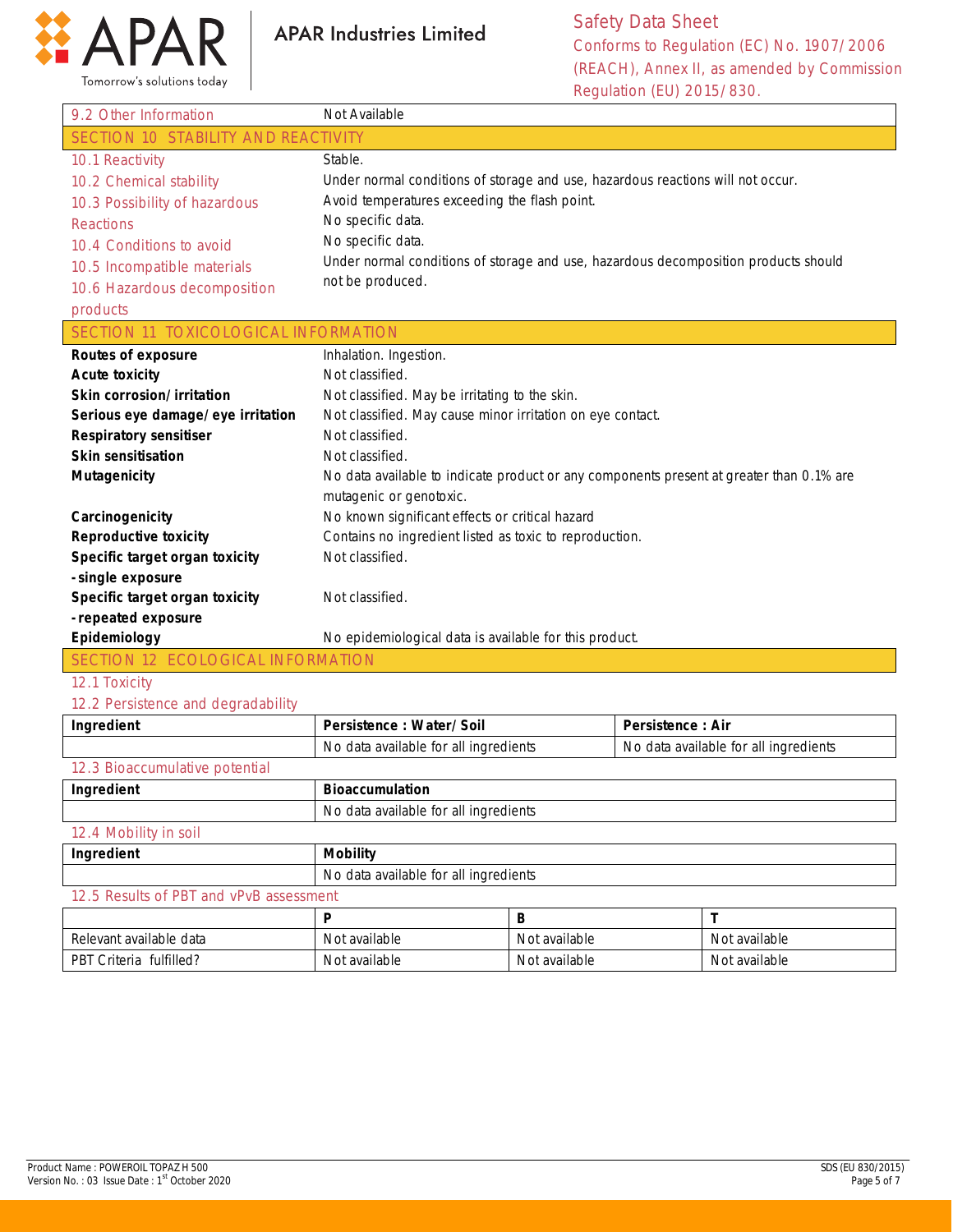

Safety Data Sheet Conforms to Regulation (EC) No. 1907/2006 (REACH), Annex II, as amended by Commission Regulation (EU) 2015/830.

|                                                                   | Regulation (EU) 2015/830.                                                                                                                                                                                                                                                                                                                                                                                                                                                                                                                                                                                                                                                                                                                                                                    |              |
|-------------------------------------------------------------------|----------------------------------------------------------------------------------------------------------------------------------------------------------------------------------------------------------------------------------------------------------------------------------------------------------------------------------------------------------------------------------------------------------------------------------------------------------------------------------------------------------------------------------------------------------------------------------------------------------------------------------------------------------------------------------------------------------------------------------------------------------------------------------------------|--------------|
| 12.6 Other adverse effects                                        | No data available                                                                                                                                                                                                                                                                                                                                                                                                                                                                                                                                                                                                                                                                                                                                                                            |              |
| SECTION 13 DISPOSAL CONSIDERATIONS                                |                                                                                                                                                                                                                                                                                                                                                                                                                                                                                                                                                                                                                                                                                                                                                                                              |              |
| 13.1 Waste treatment methods                                      |                                                                                                                                                                                                                                                                                                                                                                                                                                                                                                                                                                                                                                                                                                                                                                                              |              |
| Product / Packaging disposal                                      | Legislation addressing waste disposal requirements may differ by country, state and/ or<br>territory. Each user must refer to laws operating in their area. In some areas, certain wastes<br>must be tracked.<br>A Hierarchy of Controls seems to be common - the user should investigate:<br>Reduction<br>⋗<br>Reuse<br>➤<br>Recycling<br>➤<br>Disposal (if all else fails)<br>⋗<br>This material may be recycled if unused, or if it has not been contaminated so as to make it<br>unsuitable for its intended use. If it has been contaminated, it may be possible to reclaim the<br>product by filtration, distillation or some other means. Shelf life considerations should also be<br>applied in making decisions of this type. Note that properties of a material may change in use, |              |
|                                                                   | and recycling or reuse may not always be appropriate.                                                                                                                                                                                                                                                                                                                                                                                                                                                                                                                                                                                                                                                                                                                                        |              |
| Waste treatment options                                           | Not available                                                                                                                                                                                                                                                                                                                                                                                                                                                                                                                                                                                                                                                                                                                                                                                |              |
| Sewage disposal options                                           | Not available                                                                                                                                                                                                                                                                                                                                                                                                                                                                                                                                                                                                                                                                                                                                                                                |              |
|                                                                   |                                                                                                                                                                                                                                                                                                                                                                                                                                                                                                                                                                                                                                                                                                                                                                                              |              |
| SECTION 14 TRANSPORT INFORMATION                                  |                                                                                                                                                                                                                                                                                                                                                                                                                                                                                                                                                                                                                                                                                                                                                                                              |              |
| <b>Labels Required</b>                                            |                                                                                                                                                                                                                                                                                                                                                                                                                                                                                                                                                                                                                                                                                                                                                                                              |              |
| <b>Marine Pollutant</b>                                           | <b>NO</b>                                                                                                                                                                                                                                                                                                                                                                                                                                                                                                                                                                                                                                                                                                                                                                                    |              |
| Land transport (Not Available)                                    | NOT REGULATED FOR TRANSPORT OF DANGEROUS GOODS                                                                                                                                                                                                                                                                                                                                                                                                                                                                                                                                                                                                                                                                                                                                               |              |
| Air transport (ICAO-IATA/DGR)                                     | NOT REGULATED FOR TRANSPORT OF DANGEROUS GOODS                                                                                                                                                                                                                                                                                                                                                                                                                                                                                                                                                                                                                                                                                                                                               |              |
| See transport (IMDG-Code/GGVSee)                                  | NOT REGULATED FOR TRANSPORT OF DANGEROUS GOODS                                                                                                                                                                                                                                                                                                                                                                                                                                                                                                                                                                                                                                                                                                                                               |              |
| Inland waterways transport (ADN)                                  | NOT REGULATED FOR TRANSPORT OF DANGEROUS GOODS                                                                                                                                                                                                                                                                                                                                                                                                                                                                                                                                                                                                                                                                                                                                               |              |
| Transport in bulk according to Annex II of                        | Not applicable                                                                                                                                                                                                                                                                                                                                                                                                                                                                                                                                                                                                                                                                                                                                                                               |              |
| MARPOL 73/78and the IBC Code                                      |                                                                                                                                                                                                                                                                                                                                                                                                                                                                                                                                                                                                                                                                                                                                                                                              |              |
| <b>SECTION 15 REGULATORY INFORMATION</b>                          |                                                                                                                                                                                                                                                                                                                                                                                                                                                                                                                                                                                                                                                                                                                                                                                              |              |
|                                                                   | 15.1. Safety, health and environmental regulations / legislation specific for the substance or mixture                                                                                                                                                                                                                                                                                                                                                                                                                                                                                                                                                                                                                                                                                       |              |
|                                                                   | WHITE MINERAL OIL (PETROLEUM)(8042-47-5) IS FOUND ON THE FOLLOWING REGULATORY LISTS                                                                                                                                                                                                                                                                                                                                                                                                                                                                                                                                                                                                                                                                                                          |              |
|                                                                   | EU REACH Regulation (EC) No 1907/2006 - Annex XVII - Restrictions on the manufacture, placing on the market and use of certain                                                                                                                                                                                                                                                                                                                                                                                                                                                                                                                                                                                                                                                               |              |
| dangerous substances, mixtures and articles                       |                                                                                                                                                                                                                                                                                                                                                                                                                                                                                                                                                                                                                                                                                                                                                                                              |              |
| European Customs Inventory of Chemical Substances ECICS (English) |                                                                                                                                                                                                                                                                                                                                                                                                                                                                                                                                                                                                                                                                                                                                                                                              |              |
|                                                                   | European Union - European Inventory of Existing Commercial Chemical Substances (EINECS) (English)                                                                                                                                                                                                                                                                                                                                                                                                                                                                                                                                                                                                                                                                                            |              |
|                                                                   | International Agency for Research on Cancer (IARC) - Agents Classified by the IARC Monographs                                                                                                                                                                                                                                                                                                                                                                                                                                                                                                                                                                                                                                                                                                |              |
| Netherlands Occupational Exposure Limits (Dutch)                  |                                                                                                                                                                                                                                                                                                                                                                                                                                                                                                                                                                                                                                                                                                                                                                                              |              |
| 15.2. Chemical safety assessment                                  |                                                                                                                                                                                                                                                                                                                                                                                                                                                                                                                                                                                                                                                                                                                                                                                              |              |
| <b>Inventory status</b>                                           | Inventory name                                                                                                                                                                                                                                                                                                                                                                                                                                                                                                                                                                                                                                                                                                                                                                               | On inventory |
| Country(s) or region On                                           |                                                                                                                                                                                                                                                                                                                                                                                                                                                                                                                                                                                                                                                                                                                                                                                              | $(yes/no)*$  |
| Australia                                                         | Australian Inventory of Chemical Substances (AICS)                                                                                                                                                                                                                                                                                                                                                                                                                                                                                                                                                                                                                                                                                                                                           | Yes          |
|                                                                   |                                                                                                                                                                                                                                                                                                                                                                                                                                                                                                                                                                                                                                                                                                                                                                                              |              |

| Australia                   | Australian Inventory of Chemical Substances (AICS)                | Yes |
|-----------------------------|-------------------------------------------------------------------|-----|
| Canada                      | Domestic Substances List (DSL)                                    | Yes |
| Canada                      | Non-Domestic Substances List (NDSL)                               | No. |
| China                       | Inventory of Existing Chemical Substances in China (IECSC)        | Yes |
| Europe                      | European Inventory of Existing Commercial Chemical Substances     | Yes |
| Europe                      | (EINECS)                                                          | Yes |
| Japan                       | European List of Notified Chemical Substances (ELINCS)            | No. |
| Korea                       | Inventory of Existing and New Chemical Substances (ENCS)          | Yes |
| New Zealand                 | Existing Chemicals List (ECL)                                     | Yes |
| Philippines                 | New Zealand Inventory                                             | Yes |
| United States & Puerto Rico | Philippine Inventory of Chemicals and Chemical Substances (PICCS) | Yes |